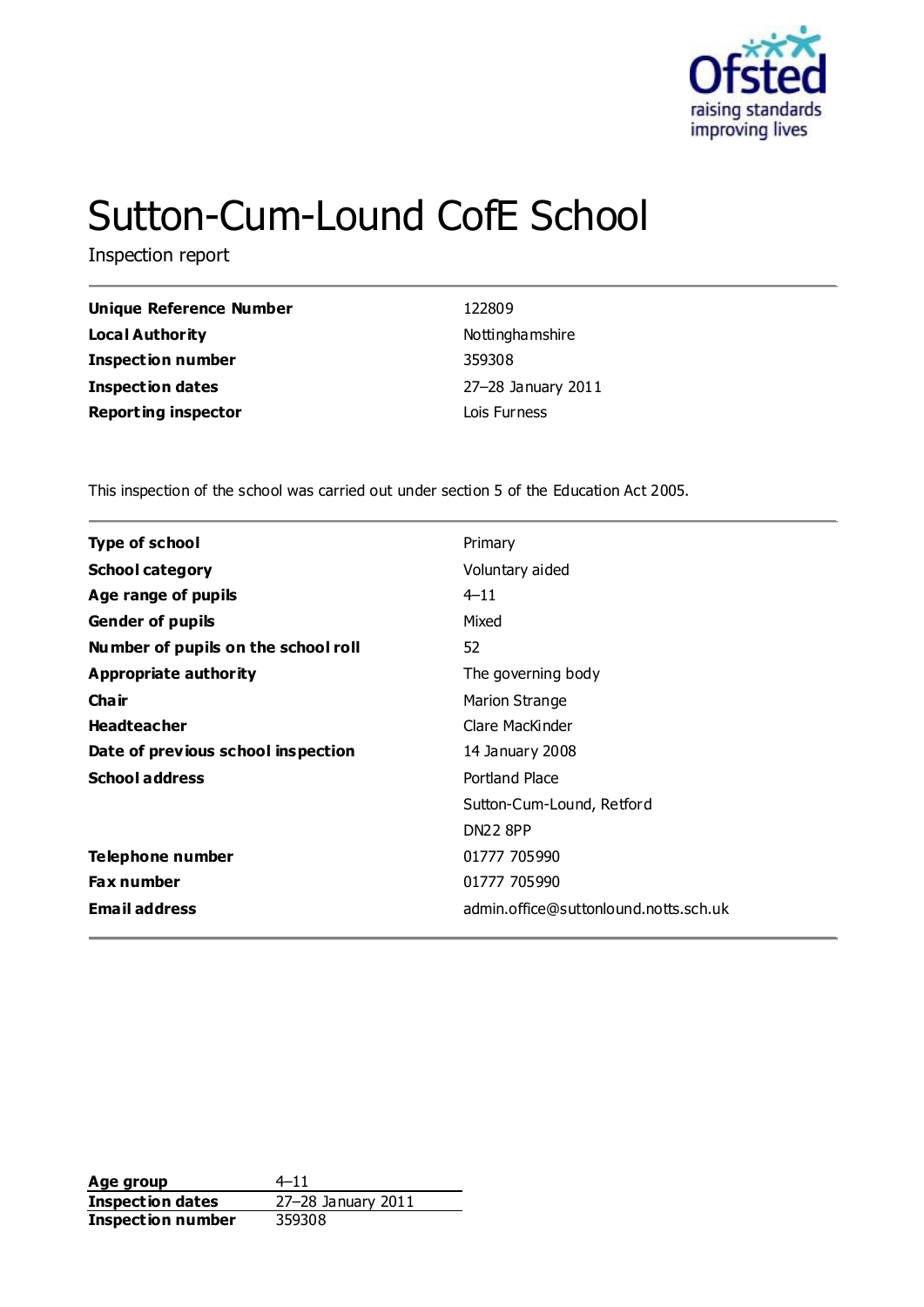The Office for Standards in Education, Children's Services and Skills (Ofsted) regulates and inspects to achieve excellence in the care of children and young people, and in education and skills for learners of all ages. It regulates and inspects childcare and children's social care, and inspects the Children and Family Court Advisory Support Service (Cafcass), schools, colleges, initial teacher training, work-based learning and skills training, adult and community learning, and education and training in prisons and other secure establishments. It assesses council children's services, and inspects services for looked after children, safeguarding and child protection.

Further copies of this report are obtainable from the school. Under the Education Act 2005, the school must provide a copy of this report free of charge to certain categories of people. A charge not exceeding the full cost of reproduction may be made for any other copies supplied.

If you would like a copy of this document in a different format, such as large print or Braille, please telephone 0300 123 4234, or email **[enquiries@ofsted.gov.uk](mailto:enquiries@ofsted.gov.uk)**.

You may copy all or parts of this document for non-commercial educational purposes, as long as you give details of the source and date of publication and do not alter the documentation in any way.

To receive regular email alerts about new publications, including survey reports and school inspection reports, please visit our website and go to 'Subscribe'.

Royal Exchange Buildings St Ann's Square Manchester M2 7LA T: 0300 123 4234 Textphone: 0161 618 8524 E: **[enquiries@ofsted.gov.uk](mailto:enquiries@ofsted.gov.uk)**

W: **[www.ofsted.gov.uk](http://www.ofsted.gov.uk/)**

© Crown copyright 2011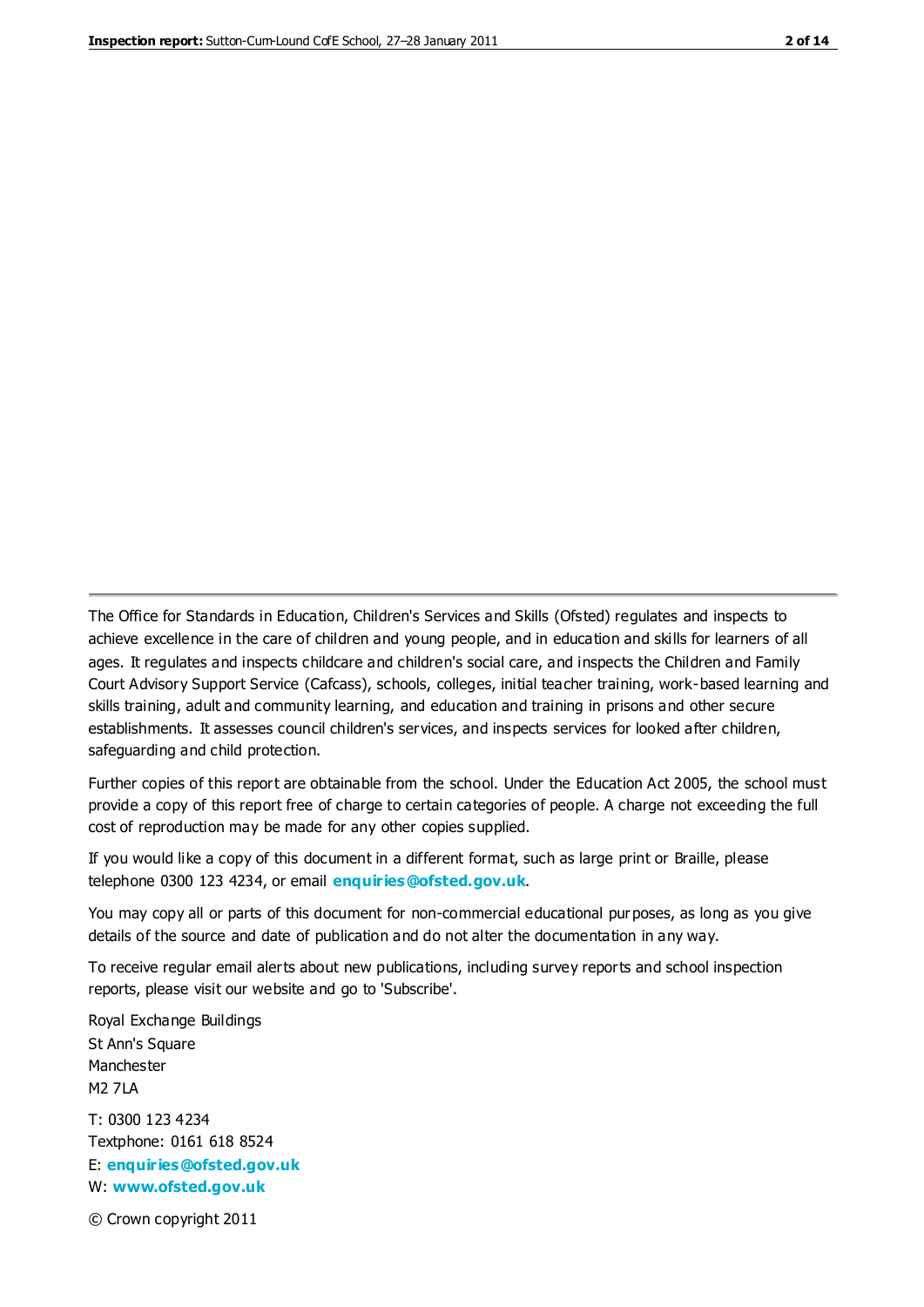## **Introduction**

This inspection was carried out by two additional inspectors. Nine lessons were observed and three teachers seen. Meetings were held with groups of pupils, members of the governing body, staff and the School Improvement Partner. The inspectors observed the school's work and scrutinised documentation including the school improvement plan, teachers' planning, pupils' work, assessment records, safeguarding documentation and the School Improvement Partner's reports. In total, 26 parents' and carers' questionnaires were analysed as well as 35 pupil questionnaires. Seven staff questionnaires were also considered.

The inspection team reviewed many aspects of the school's work. It looked in detail at a number of key areas.

- The accuracy of the school's evaluation of learning and progress and achievement.
- $\blacksquare$  How well assessment information is used to inform next steps of learning and how well pupils are involved in improving their learning.
- The impact of leadership, including governance, on learning, progress and resulting achievement.
- Pupils' understanding of the multicultural world in which they live.

# **Information about the school**

In July 2010, this much smaller than average primary school became a part of a collaboration of three small village schools with one executive headteacher leading all three schools. The executive headteacher is on site for approximately two days a week, and on the remaining three days, the school is managed by the head of school. Almost all pupils are White British, with a very small number of Traveller pupils attending. The proportion of pupils with special educational needs and/or disabilities is broadly average and there are no pupils with a statement of special educational needs. The number of pupils known be eligible for free school meals is broadly average. Early Years Foundation Stage provision is provided in Class 1 which also consists of pupils in Years 1 and 2. Class 2 is composed of Year 3 pupils, and Class 3 is made up of pupils in Years 4, 5 and 6. Portland Place Pre-School is also on site but, as this is not managed by the governing body it was not part of this inspection. The school has attained an Eco award and is working towards Healthy Schools status.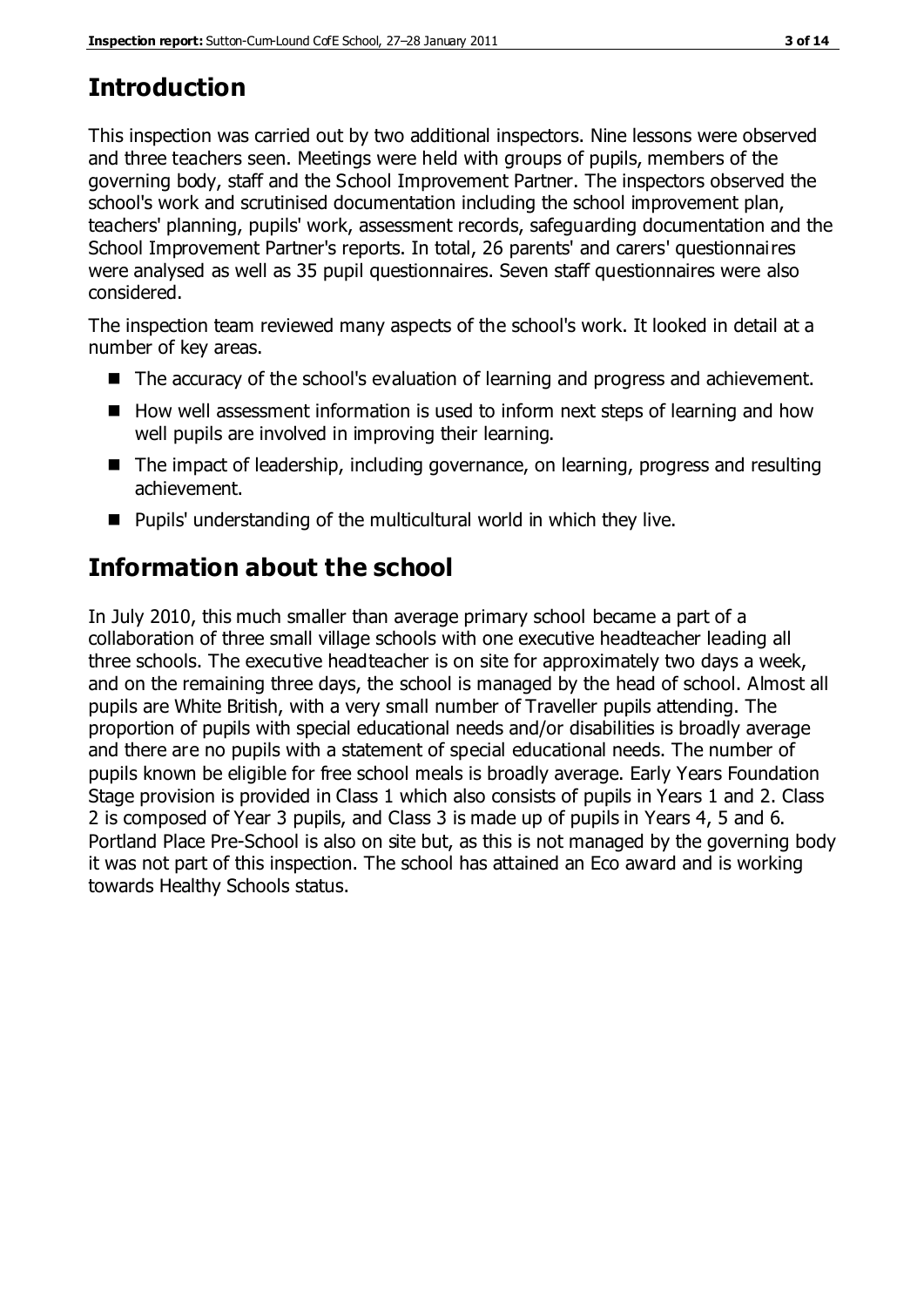## **Inspection judgements**

| Overall effectiveness: how good is the school?  |  |
|-------------------------------------------------|--|
| The school's capacity for sustained improvement |  |

## **Main findings**

Sutton-Cum-Lound Primary School provides a satisfactory education. There are strengths in pupils' personal development, and in the care, guidance and support provided for them. Relationships between adults and pupils are good, resulting in pupils enjoying school, feeling safe and confident any concerns they have will be dealt with effectively. Parents and carers have positive opinions of the school and this comment by one parent is typical of many others: 'This school involves the whole community and, since first attending, our child has been made most welcome, he has come out of his shell, and is a different child altogether.' Pupils make a good contribution to the community taking on such responsibilities as school councillors, managing the tuck shop and involvement in litterpicking campaigns in the village and other activities in the local community. However, the school does not sufficiently promote or evaluate the pupils' knowledge and understanding of the diversity of culture found within and beyond the United Kingdom. In all other respects the pupils' spiritual, moral, social and cultural development is good.

Children get a good start to school life in the Early Years Foundation Stage. They are happy at their work and make good progress. As a result of good teaching, good progress continues throughout Years 1 and 2. Here adults interact effectively with all pupils, and they make good use of assessment information, including specifically targeted questioning, to ensure all pupils make good progress. However this good progress is not maintained throughout Years 3 to 6. In these year groups, progress is satisfactory and attainment is broadly average by the end of Year 6. Reading attainment is higher than in writing and mathematics. Not enough time is devoted every day to the focused teaching of English and mathematics and this slows progress in these subjects. Information about what pupils know already is not used well enough to plan appropriate learning to meet the needs of all pupils. Pupils are enthusiastic learners and eagerly answer questions; teachers do not use effective strategies to ensure that all take part in these sessions. While there are examples of good marking, it does not consistently identify why work is good, or how pupils can improve. Also, pupils are not given time to respond to the good advice given, and there is limited evidence of pupils developing their self-assessment skills.

The newly appointed executive headteacher has quickly gained the respect of the governing body, staff and pupils and she has an accurate view of the school's strengths and weaknesses. Self-evaluation is over-generous however, and evaluation of achievement does not take enough consideration of pupils' learning and progress year by year. Lesson observations do not evaluate well enough the impact of teaching on learning. The scrutiny of planning, pupils' work and pupil progress meetings are not incisive enough to hold staff accountable for all aspects of the progress of pupils. The lack of a weekly timetable means the leadership is unable to check the breadth and balance of pupils' learning. A good plan is in place to rectify weaknesses in teaching and learning, but this has not had sufficient time to accelerate pupils' progress from satisfactory to good. Not all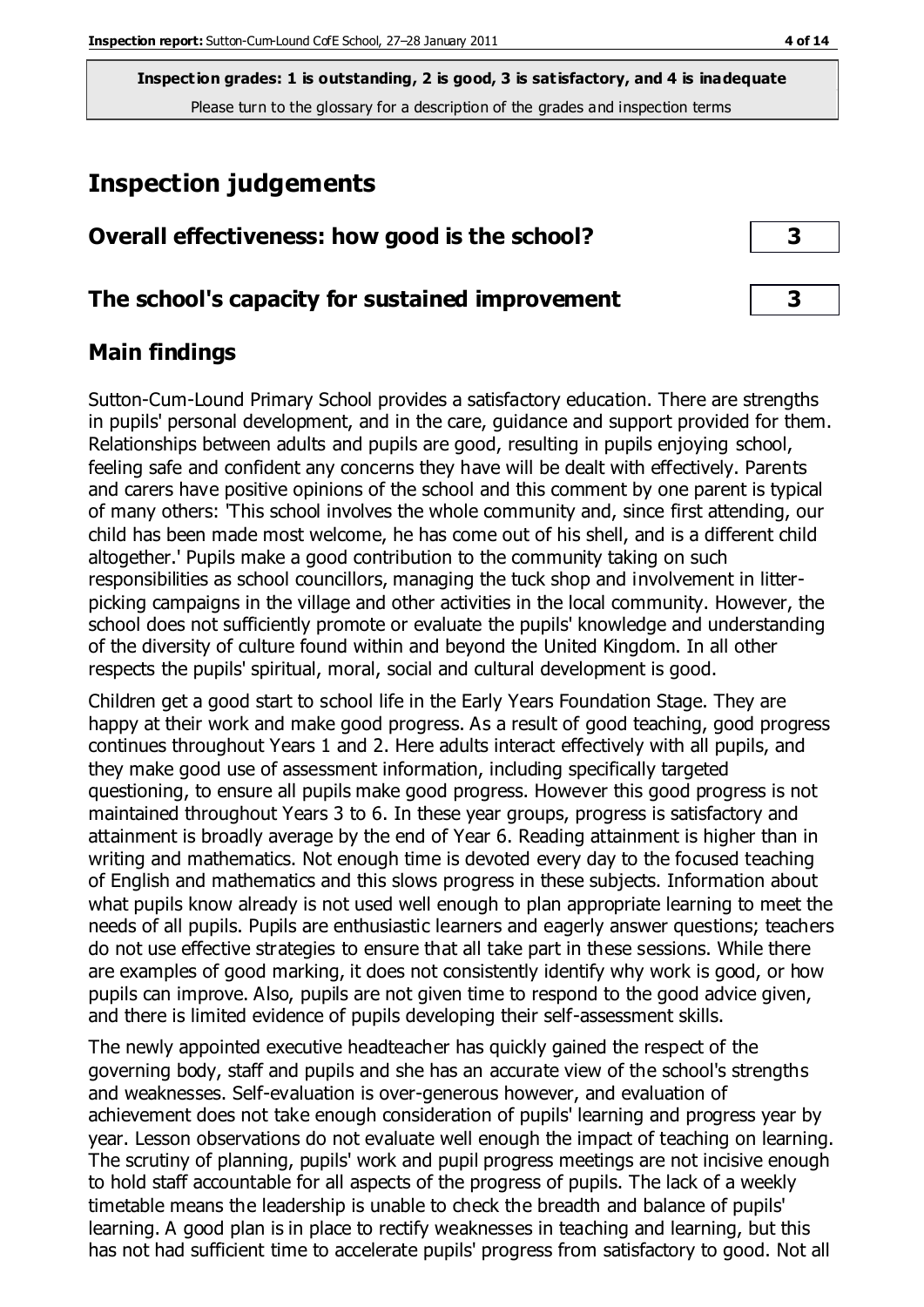staff with leadership responsibilities are sufficiently skilled in monitoring and evaluation activities. Even so, the drive and determination of the executive headteacher, the willingness of staff to try new ideas, and the improving trend in reading attainment show the school has satisfactory capacity to improve further.

## **What does the school need to do to improve further?**

- Ensure pupils' progress in Years 3 to 6, in writing and mathematics, is at least good by:
	- staff using assessment information rigorously to plan tasks that focus clearly on pupils' learning, rather than the activities to be carried out
	- providing more time for focused daily teaching of English and mathematics
	- using strategies to increase pupils' involvement in all parts of lessons
	- $-$  ensuring marking clearly identifies how pupils can improve their work, teachers providing pupils with time to respond to the feedback given, and developing pupils' self assessment skills.
- $\blacksquare$  Strengthen monitoring and evaluation procedures by:
	- establishing a rigorous cycle of the scrutiny of planning, lesson observation and book analysis focusing on pupils' learning
	- holding staff accountable for the progress of pupils and raising expectations regarding pupils' progress over a year
	- implementing a weekly timetable in order to monitor the breadth and balance of the curriculum
	- developing leaders' skills in effective monitoring and evaluation.
- Develop pupils' knowledge and understanding of cultural diversity by:
	- $-$  establishing links with communities within the United Kingdom and globally which represent cultures different from those found within school and in the local community
	- regularly monitoring and evaluating the impact of these links on pupils' attitudes, values and cultural development.
- $\blacksquare$  Up to 40% of the schools whose overall effectiveness is judged satisfactory may receive a monitoring visit by an Ofsted inspector before their next section 5 inspection.

## **Outcomes for individuals and groups of pupils 3**

The majority of children start school in Reception with attainment that is broadly in line with age-related expectations although this can vary considerably given such small cohorts. Achievement is satisfactory overall although progress is good in lessons where expectations are high. For example, in Years 1 and 2, the more-able pupils were challenged to explore different groups of numbers, while others identified numbers before and after a given number. However, in too many lessons in Years 3 to 6, the pace of learning is no better than satisfactory. There is no sense of urgency; pupils are not told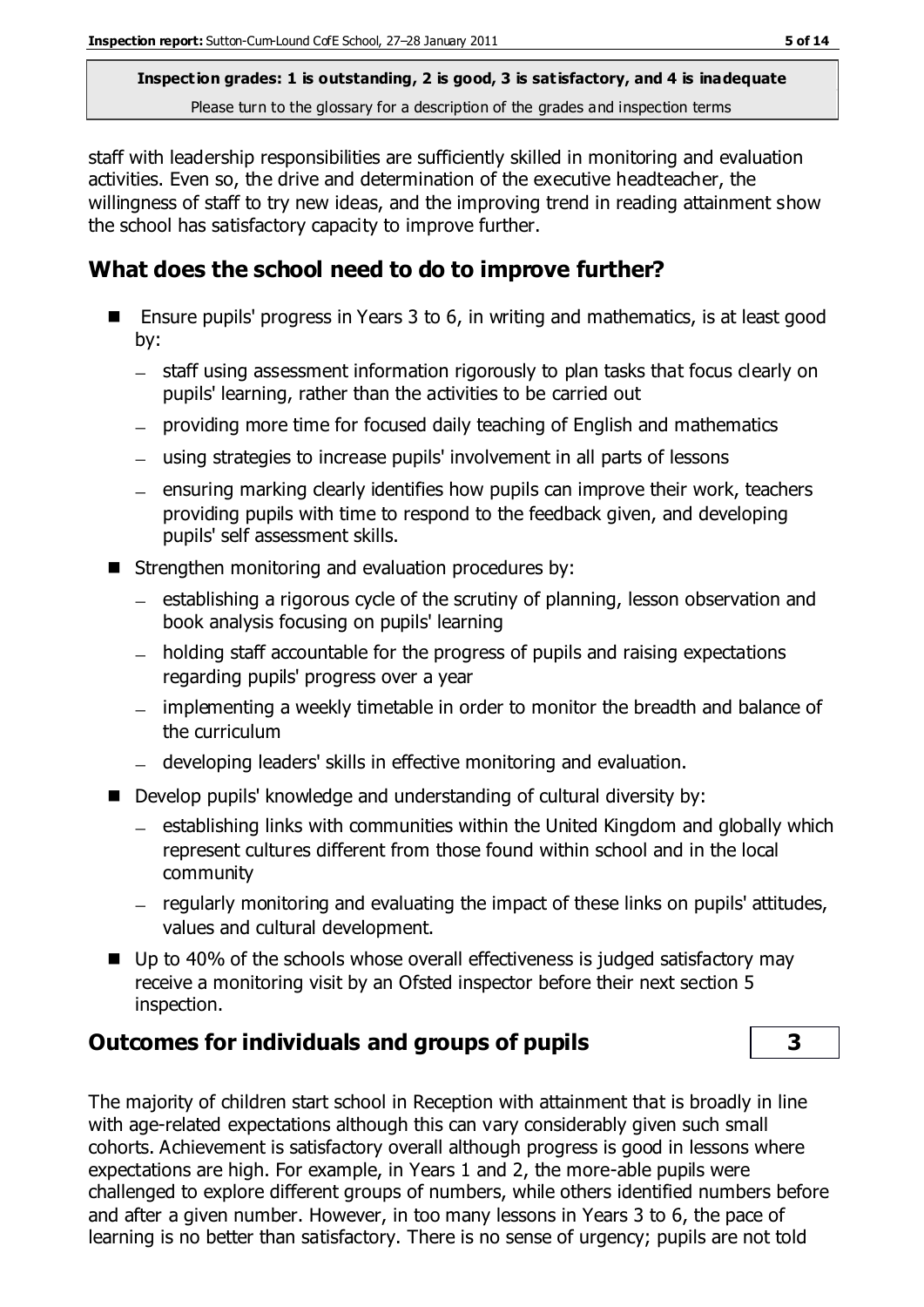how much work is expected to be completed by the end of the lesson. Not enough time is given to the direct teaching of writing and mathematics in these year groups. In Years 1 and 2, writing is taught well. For example, pupils were shown how to write an invitation to a Chinese meal. Such modelling of writing is not a strong feature in Years 3 to 6. Pupils with special educational needs and/or disabilities make similar progress to their peers as do more-able pupils and Traveller pupils. No significant difference in the attainment of boys and girls was observed during the inspection.

Pupils know how to keep healthy, and enjoy the range of physical activities provided. They are proud of their vegetable garden where they grow, eat and sell produce to the school kitchen. Pupils understand how to keep safe. For example, they know of the importance of wearing seat belts, and Year 6 pupils are involved in Young Leaders' training which includes aspects of safe play. Behaviour is good and pupils enjoy school. They play well together and are polite and considerate. Responsibilities are undertaken enthusiastically. Although pupils interact well with each other and with the local community, they do not have sufficient opportunities to interact with others from different communities within the United Kingdom or more globally. Pupils have a secure understanding of right and wrong, and understand the importance of tolerance. Strong links with the local church increase pupils' awareness of religious concepts and reinforce the school's values. Broadly average literacy and numeracy skills, alongside pupils' good personal skills and average attendance, mean that they are satisfactorily prepared for the future.

| Pupils' achievement and the extent to which they enjoy their learning                                                     | 3                       |
|---------------------------------------------------------------------------------------------------------------------------|-------------------------|
| Taking into account:<br>Pupils' attainment <sup>1</sup>                                                                   | 3                       |
| The quality of pupils' learning and their progress                                                                        | 3                       |
| The quality of learning for pupils with special educational needs and/or disabilities<br>and their progress               | 3                       |
| The extent to which pupils feel safe                                                                                      | $\mathbf{z}$            |
| Pupils' behaviour                                                                                                         | $\overline{2}$          |
| The extent to which pupils adopt healthy lifestyles                                                                       | 2                       |
| The extent to which pupils contribute to the school and wider community                                                   | $\overline{\mathbf{2}}$ |
| The extent to which pupils develop workplace and other skills that will contribute to<br>their future economic well-being | 3                       |
| Taking into account:<br>Pupils' attendance <sup>1</sup>                                                                   | 3                       |
| The extent of pupils' spiritual, moral, social and cultural development                                                   | 2                       |

These are the grades for pupils' outcomes

<sup>1</sup> The grades for attainment and attendance are: 1 is high; 2 is above average; 3 is broadly average; and 4 is low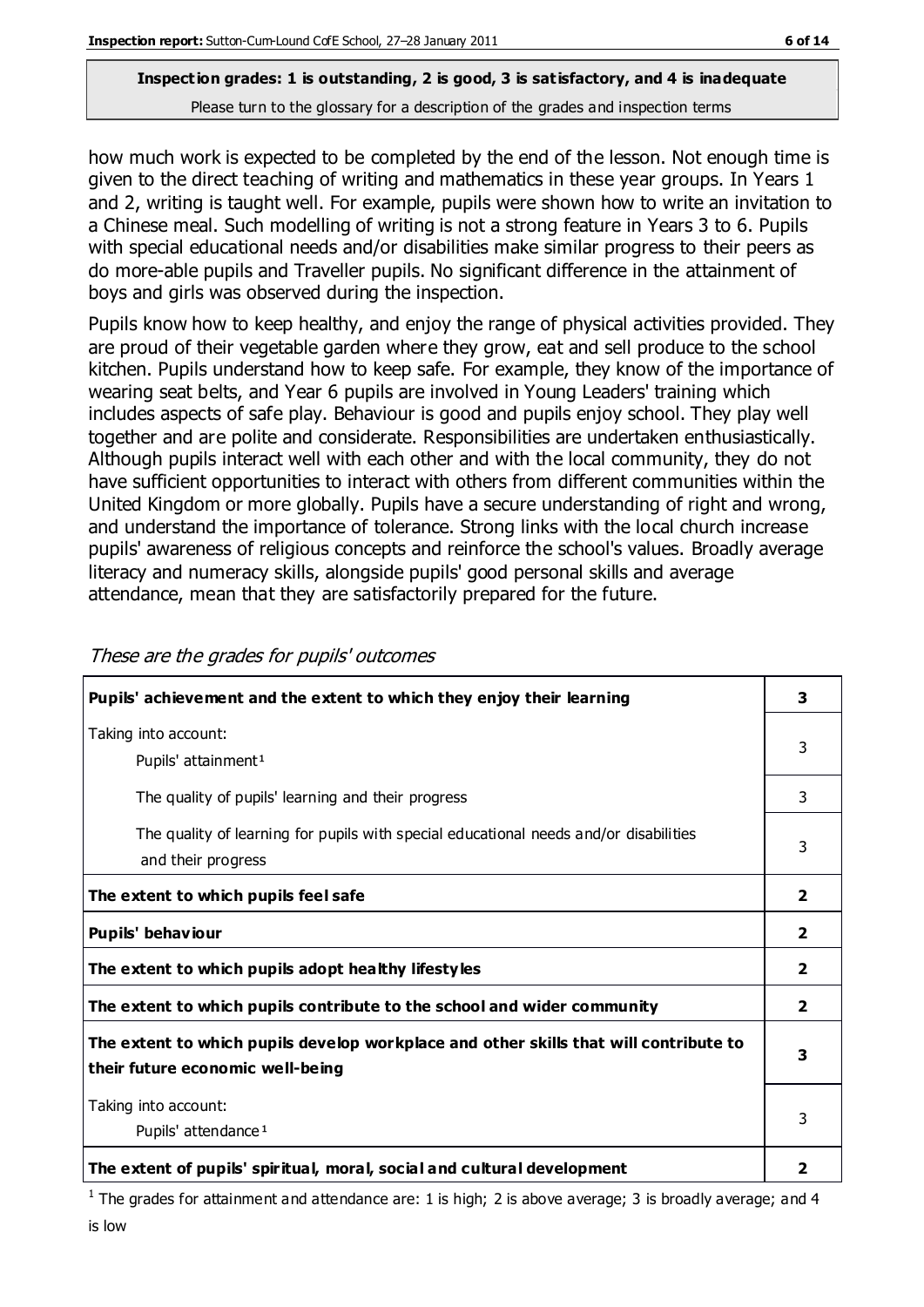## **How effective is the provision?**

Pupils' good behaviour means minimum time is wasted during lessons; pupils try hard to complete their work. They work well together and willingly share ideas and resources. In almost all lessons observed, the purpose was shared with pupils, but at times this was the activity intended rather than what the pupils were expected to learn. Much of the work of pupils in Years 3 to 6 is on loose leaf paper and progression in learning is not clearly evident. Pupils are unable to refer back easily to completed tasks to help them to develop their ideas further. Teaching assistants are deployed well to support groups, particularly those with special educational needs and/or disabilities, and ensure they are involved in all activities.

Much time has been spent in making links between subjects and making learning relevant to pupils. In this there has been success, and pupils say how much they are enjoying their topic work on Egypt, for example. However, in doing so, there has been too much emphasis on curriculum content rather than ensuring progression in skills particularly in writing and mathematics. The methodology of an integrated day, whereby pupils undertake a range of activities such as painting, spelling, mathematics and reading, does not ensure the good progress of all pupils in these subjects. The curriculum to support pupils' personal, social and health education has been more effective as shown by pupils' good outcomes in these aspects of their development.

Adults take good care of pupils and parents and carers agree that the school provides a safe environment. Good partnerships with external agencies contribute to giving pupils the support they need, especially those with special educational needs and/or disabilities, and those whose circumstances make them vulnerable. The morning breakfast club is appreciated by parents and carers as it provides their children with a healthy and happy start to the school day.

| The quality of teaching                                                            |   |
|------------------------------------------------------------------------------------|---|
|                                                                                    |   |
| Taking into account:                                                               |   |
| The use of assessment to support learning                                          |   |
| The extent to which the curriculum meets pupils' needs, including, where relevant, |   |
| through partnerships                                                               | З |
| The effectiveness of care, guidance and support                                    |   |

These are the grades for the quality of provision

## **How effective are leadership and management?**

Staff questionnaires show morale to be high and the executive headteacher has effectively ensured her aims for improvement are shared by all. Although leaders and managers, including the governing body, are determined to eliminate uneven progress, there is still more to do to accelerate achievement and to secure consistently good teaching and learning. Evaluation does not indentify rigorously enough what is necessary to secure improvement. At times, there is too much acceptance of the influence of small numbers of pupils skewing assessment data. Leaders do not analyse data sufficiently well to monitor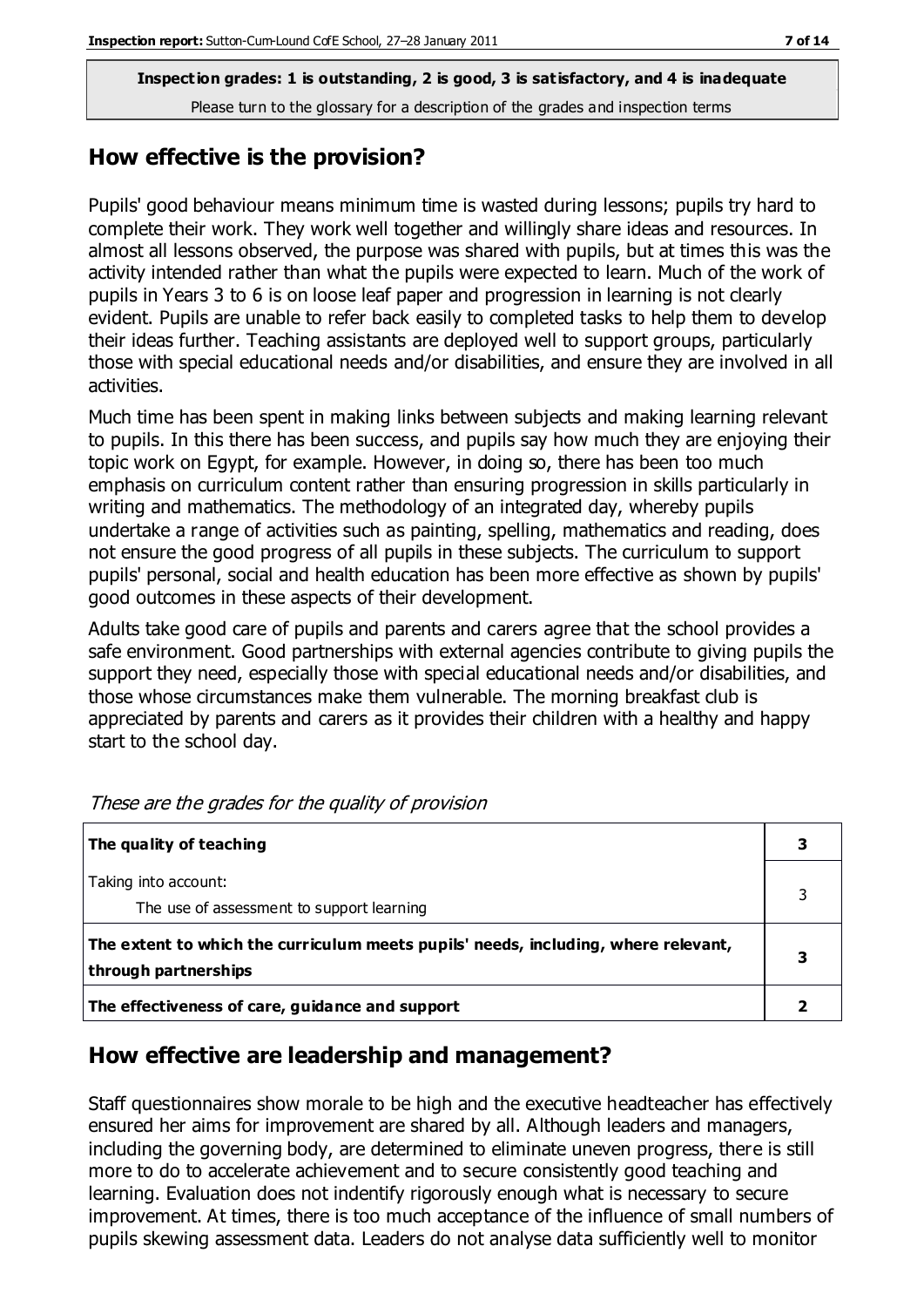the progress of each pupil and check that pupils are being taught exactly the things they need in order to improve. While the school is effective in ensuring equal opportunities for those with specific needs and in preventing discrimination, it is less successful in promoting consistently good progress for all.

The governing body is supportive and is working hard to be strategically involved in the school's work. Strengths and weaknesses are known and the role of 'critical friend' is developing. All requirements for safeguarding pupils' health and well-being meet statutory requirements. Appropriate checks have been made on all adults working within school and the governing body ensures all policies and procedures are reviewed regularly.

There is good engagement with parents and carers, and with partners such as other local schools, to support pupils' learning and well-being. The effect of the collaboration is already proving successful, as the skills of staff in another school are used to improve provision in this. Community cohesion is strong within the school and the local community. However, links with other communities within the United Kingdom and the wider world are at the planning stage. As yet, the school does not evaluate the impact of its work on promoting community cohesion on pupils' attitudes and values.

| The effectiveness of leadership and management in embedding ambition and driving<br><i>improvement</i>                                                           |              |
|------------------------------------------------------------------------------------------------------------------------------------------------------------------|--------------|
| Taking into account:<br>The leadership and management of teaching and learning                                                                                   | 3            |
| The effectiveness of the governing body in challenging and supporting the<br>school so that weaknesses are tackled decisively and statutory responsibilities met | 3            |
| The effectiveness of the school's engagement with parents and carers                                                                                             | $\mathbf{2}$ |
| The effectiveness of partnerships in promoting learning and well-being                                                                                           | $\mathbf{2}$ |
| The effectiveness with which the school promotes equality of opportunity and tackles<br>discrimination                                                           | 3            |
| The effectiveness of safeguarding procedures                                                                                                                     | 3            |
| The effectiveness with which the school promotes community cohesion                                                                                              | 3            |
| The effectiveness with which the school deploys resources to achieve value for money                                                                             | 3            |

These are the grades for leadership and management

## **Early Years Foundation Stage**

The youngest children are happy, well cared for and enjoy what they are doing. Relationships with adults are good and this is a view shared by parents and carers. Activities are interesting, such as building a model village, or making music in the 'sound studio.' Children make good progress from their broadly average starting points and on entry to Year 1 attainment is average and often above average. Detailed planning identifies learning outcomes intended from each activity or lesson, and assessment information is used well to reshape children's thinking, for example, through careful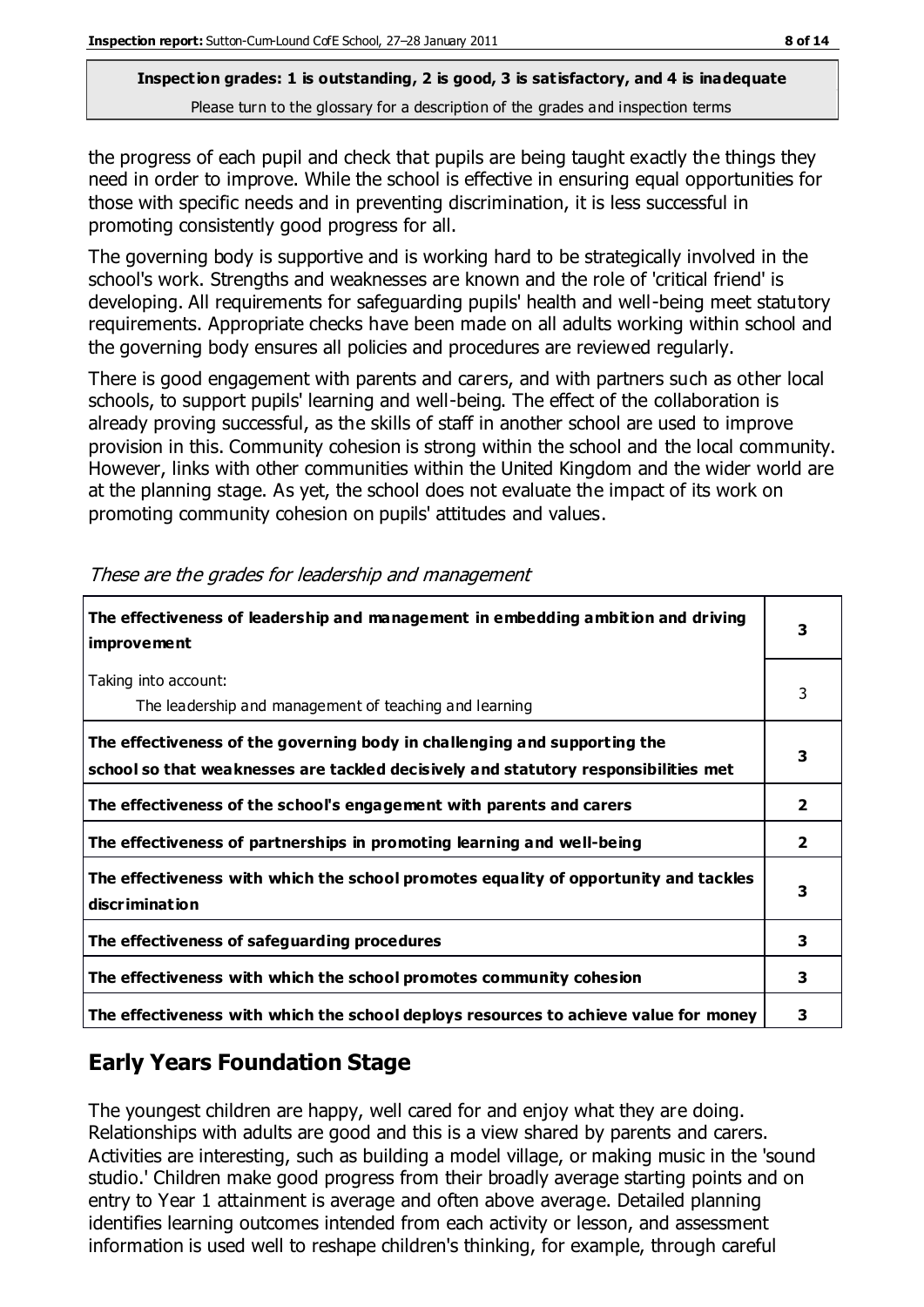questioning and discussion. Adults make good use of resources both inside and outside the classroom, encouraging children to experiment and learn through play and exploration. There is a good balance between indoor and outdoor learning, and between those activities which are adult-led and those initiated by children themselves. Induction procedures are good and the school works closely with the local pre-school to effectively aid transition. Leadership and management of this key stage are good and all welfare requirements are securely in place.

These are the grades for the Early Years Foundation Stage

| Overall effectiveness of the Early Years Foundation Stage                             |  |
|---------------------------------------------------------------------------------------|--|
| Taking into account:<br>Outcomes for children in the Early Years Foundation Stage     |  |
| The quality of provision in the Early Years Foundation Stage                          |  |
| The effectiveness of leadership and management of the Early Years Foundation<br>Stage |  |

## **Views of parents and carers**

An above average number of parents and carers responded to the Ofsted questionnaire. Most parents and carers are happy with the school's work. All say their children enjoy school; their children are kept safe and the teaching is good. There are no areas that a significant number of parents and carers are unhappy about.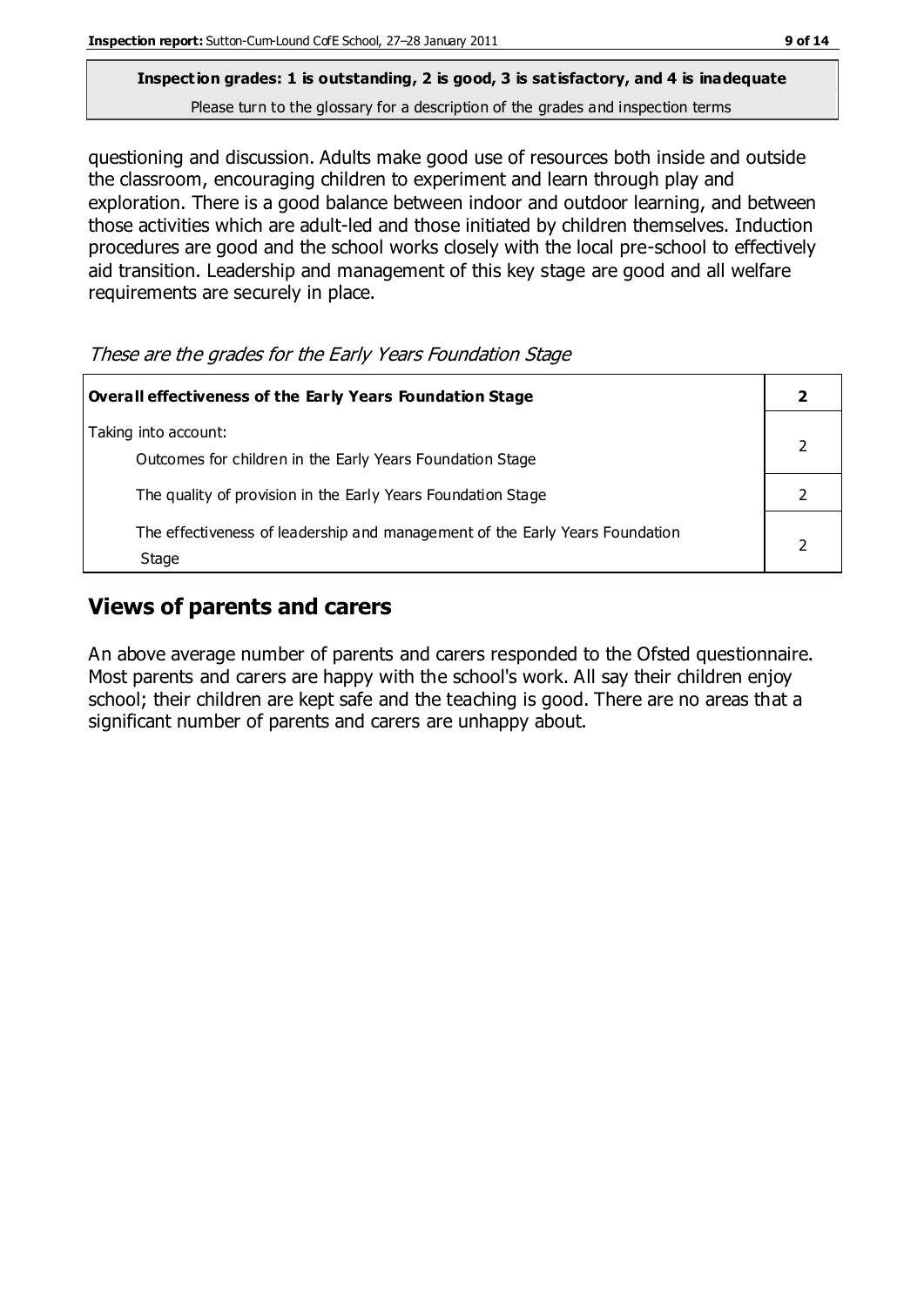#### **Responses from parents and carers to Ofsted's questionnaire**

Ofsted invited all the registered parents and carers of pupils registered at Sutton-Cum-Lound CofE School to complete a questionnaire about their views of the school.

In the questionnaire, parents and carers were asked to record how strongly they agreed with 13 statements about the school. The inspection team received 26 completed questionnaires by the end of the on-site inspection. In total, there are 52 pupils registered at the school.

| <b>Statements</b>                                                                                                                                                                                                                                       | <b>Strongly</b><br>agree |               | Agree          |               | <b>Disagree</b> |               | <b>Strongly</b><br>disagree |               |
|---------------------------------------------------------------------------------------------------------------------------------------------------------------------------------------------------------------------------------------------------------|--------------------------|---------------|----------------|---------------|-----------------|---------------|-----------------------------|---------------|
|                                                                                                                                                                                                                                                         | <b>Total</b>             | $\frac{0}{0}$ | <b>Total</b>   | $\frac{0}{0}$ | <b>Total</b>    | $\frac{0}{0}$ | <b>Total</b>                | $\frac{1}{2}$ |
| My child enjoys school                                                                                                                                                                                                                                  | 19                       | 73            | $\overline{7}$ | 27            | 0               | 0             | $\mathbf 0$                 | $\mathbf 0$   |
| The school keeps my child<br>safe                                                                                                                                                                                                                       | 19                       | 73            | 7              | 27            | 0               | 0             | $\mathbf 0$                 | $\mathbf 0$   |
| My school informs me about<br>my child's progress                                                                                                                                                                                                       | 13                       | 50            | 11             | 42            | $\overline{2}$  | 8             | $\mathbf 0$                 | $\mathbf 0$   |
| My child is making enough<br>progress at this school                                                                                                                                                                                                    | 14                       | 54            | 10             | 38            | 1               | 4             | $\mathbf 0$                 | $\mathbf 0$   |
| The teaching is good at this<br>school                                                                                                                                                                                                                  | 17                       | 65            | 9              | 35            | 0               | 0             | 0                           | $\mathbf 0$   |
| The school helps me to<br>support my child's learning                                                                                                                                                                                                   | 14                       | 54            | 10             | 38            | 1               | 4             | $\mathbf 0$                 | $\mathbf 0$   |
| The school helps my child to<br>have a healthy lifestyle                                                                                                                                                                                                | 17                       | 65            | 6              | 23            | 3               | 12            | $\mathbf 0$                 | $\mathbf 0$   |
| The school makes sure that<br>my child is well prepared for<br>the future (for example<br>changing year group,<br>changing school, and for<br>children who are finishing<br>school, entering further or<br>higher education, or entering<br>employment) | 14                       | 54            | 11             | 42            | 0               | $\mathbf 0$   | $\mathbf 0$                 | $\mathbf 0$   |
| The school meets my child's<br>particular needs                                                                                                                                                                                                         | 16                       | 62            | 8              | 31            | 0               | $\mathbf{0}$  | $\mathbf 0$                 | $\mathbf 0$   |
| The school deals effectively<br>with unacceptable behaviour                                                                                                                                                                                             | 14                       | 54            | 9              | 35            | $\overline{2}$  | 8             | 0                           | 0             |
| The school takes account of<br>my suggestions and concerns                                                                                                                                                                                              | 13                       | 50            | 9              | 35            | 1               | 4             | 0                           | $\mathbf{0}$  |
| The school is led and<br>managed effectively                                                                                                                                                                                                            | 15                       | 58            | 8              | 31            | $\overline{2}$  | 8             | $\mathbf 0$                 | $\mathbf 0$   |
| Overall, I am happy with my<br>child's experience at this<br>school                                                                                                                                                                                     | 19                       | 73            | 5              | 19            | $\overline{2}$  | 8             | $\mathbf 0$                 | $\mathbf 0$   |

The table above summarises the responses that parents and carers made to each statement. The percentages indicate the proportion of parents and carers giving that response out of the total number of completed questionnaires. Where one or more parents and carers chose not to answer a particular question, the percentages will not add up to 100%.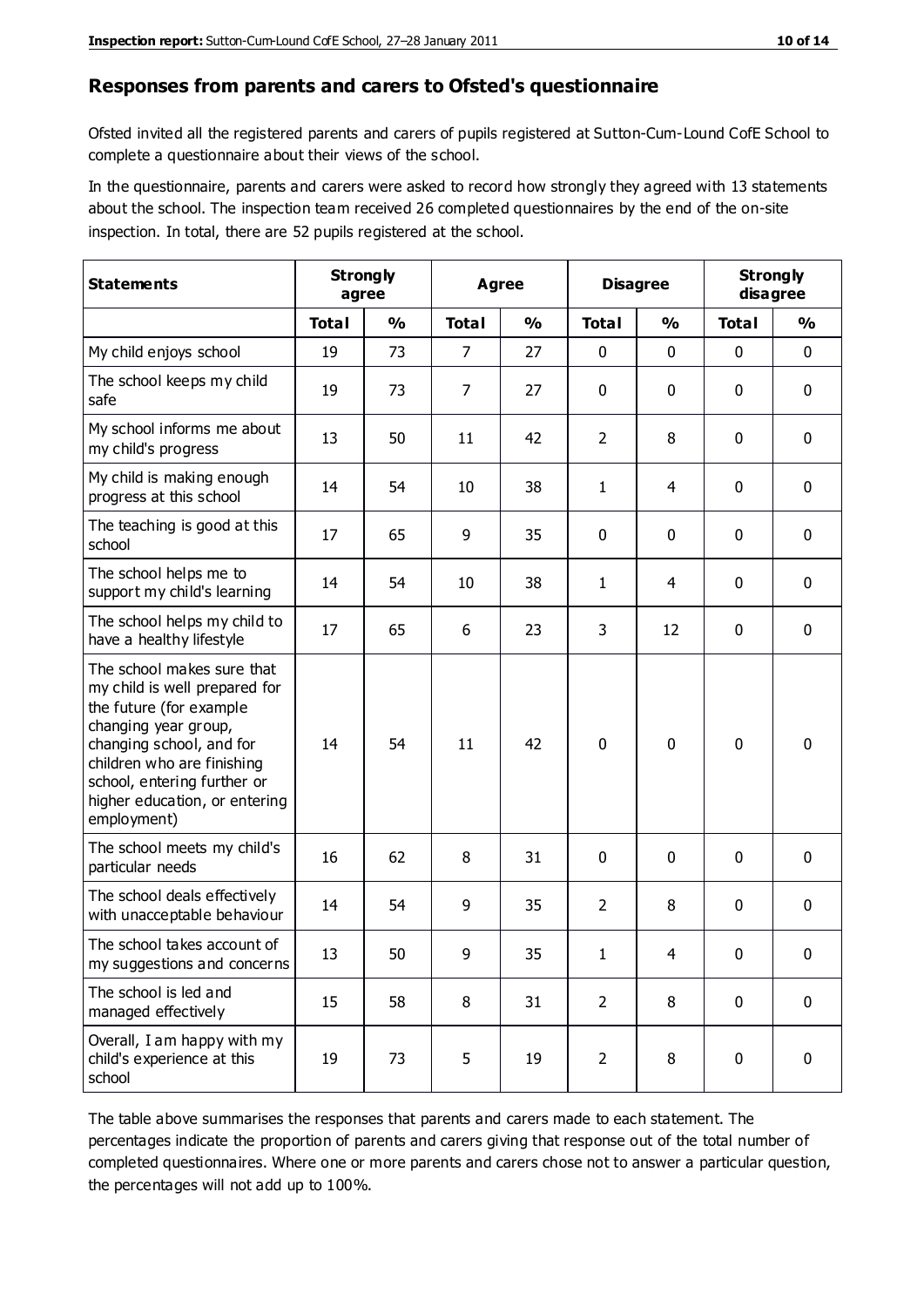## **Glossary**

| Grade   | <b>Judgement</b> | <b>Description</b>                                                                                                                                                                                                            |
|---------|------------------|-------------------------------------------------------------------------------------------------------------------------------------------------------------------------------------------------------------------------------|
| Grade 1 | Outstanding      | These features are highly effective. An outstanding school<br>provides exceptionally well for all its pupils' needs.                                                                                                          |
| Grade 2 | Good             | These are very positive features of a school. A school that<br>is good is serving its pupils well.                                                                                                                            |
| Grade 3 | Satisfactory     | These features are of reasonable quality. A satisfactory<br>school is providing adequately for its pupils.                                                                                                                    |
| Grade 4 | Inadequate       | These features are not of an acceptable standard. An<br>inadequate school needs to make significant improvement<br>in order to meet the needs of its pupils. Ofsted inspectors<br>will make further visits until it improves. |

## **What inspection judgements mean**

## **Overall effectiveness of schools**

|                       | Overall effectiveness judgement (percentage of schools) |      |                     |                   |
|-----------------------|---------------------------------------------------------|------|---------------------|-------------------|
| <b>Type of school</b> | <b>Outstanding</b>                                      | Good | <b>Satisfactory</b> | <b>Inadequate</b> |
| Nursery schools       | 59                                                      | 35   | 3                   | 3                 |
| Primary schools       | 9                                                       | 44   | 39                  | 7                 |
| Secondary schools     | 13                                                      | 36   | 41                  | 11                |
| Sixth forms           | 15                                                      | 39   | 43                  | 3                 |
| Special schools       | 35                                                      | 43   | 17                  | 5                 |
| Pupil referral units  | 21                                                      | 42   | 29                  | 9                 |
| All schools           | 13                                                      | 43   | 37                  | 8                 |

New school inspection arrangements were introduced on 1 September 2009. This means that inspectors now make some additional judgements that were not made previously.

The data in the table above are for the period 1 September 2009 to 31 August 2010 and are consistent with the latest published official statistics about maintained school inspec tion outcomes (see **[www.ofsted.gov.uk](http://www.ofsted.gov.uk/)**).

The sample of schools inspected during 2009/10 was not representative of all schools nationally, as weaker schools are inspected more frequently than good or outstanding schools.

Percentages are rounded and do not always add exactly to 100.

Sixth form figures reflect the judgements made for the overall effectiveness of the sixth form in secondary schools, special schools and pupil referral units.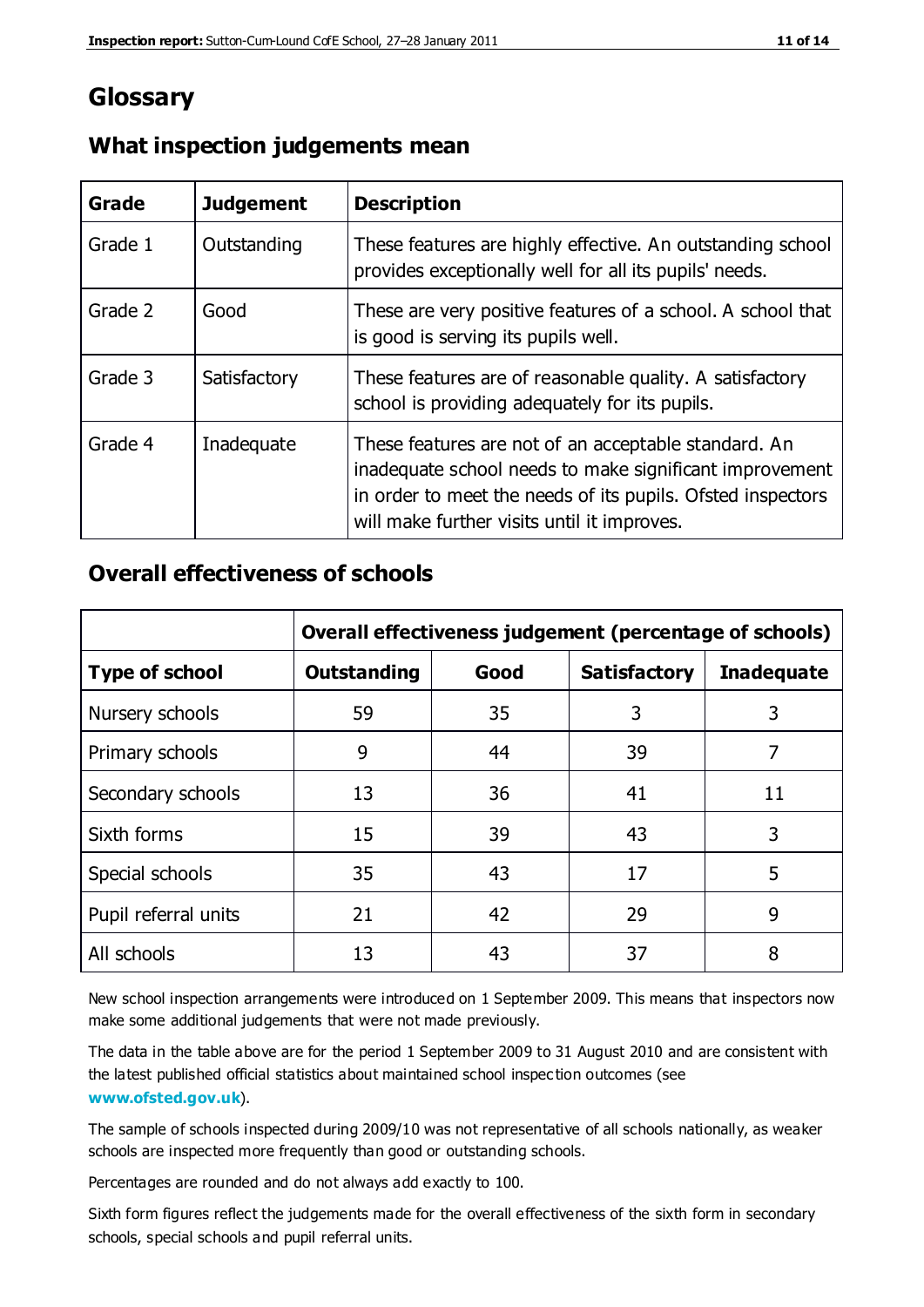## **Common terminology used by inspectors**

| Achievement:                  | the progress and success of a pupil in their learning,<br>development or training.                                                                                                                                                          |
|-------------------------------|---------------------------------------------------------------------------------------------------------------------------------------------------------------------------------------------------------------------------------------------|
| Attainment:                   | the standard of the pupils' work shown by test and<br>examination results and in lessons.                                                                                                                                                   |
| Capacity to improve:          | the proven ability of the school to continue<br>improving. Inspectors base this judgement on what<br>the school has accomplished so far and on the quality<br>of its systems to maintain improvement.                                       |
| Leadership and management:    | the contribution of all the staff with responsibilities,<br>not just the headteacher, to identifying priorities,<br>directing and motivating staff and running the school.                                                                  |
| Learning:                     | how well pupils acquire knowledge, develop their<br>understanding, learn and practise skills and are<br>developing their competence as learners.                                                                                            |
| <b>Overall effectiveness:</b> | inspectors form a judgement on a school's overall<br>effectiveness based on the findings from their<br>inspection of the school. The following judgements,<br>in particular, influence what the overall effectiveness<br>judgement will be. |
|                               | The school's capacity for sustained<br>improvement.                                                                                                                                                                                         |
|                               | Outcomes for individuals and groups of pupils.                                                                                                                                                                                              |
|                               | The quality of teaching.                                                                                                                                                                                                                    |
|                               | The extent to which the curriculum meets<br>pupils' needs, including, where relevant,<br>through partnerships.                                                                                                                              |
|                               | The effectiveness of care, guidance and<br>support.                                                                                                                                                                                         |
| Progress:                     | the rate at which pupils are learning in lessons and<br>over longer periods of time. It is often measured by<br>comparing the pupils' attainment at the end of a key                                                                        |

stage with their attainment when they started.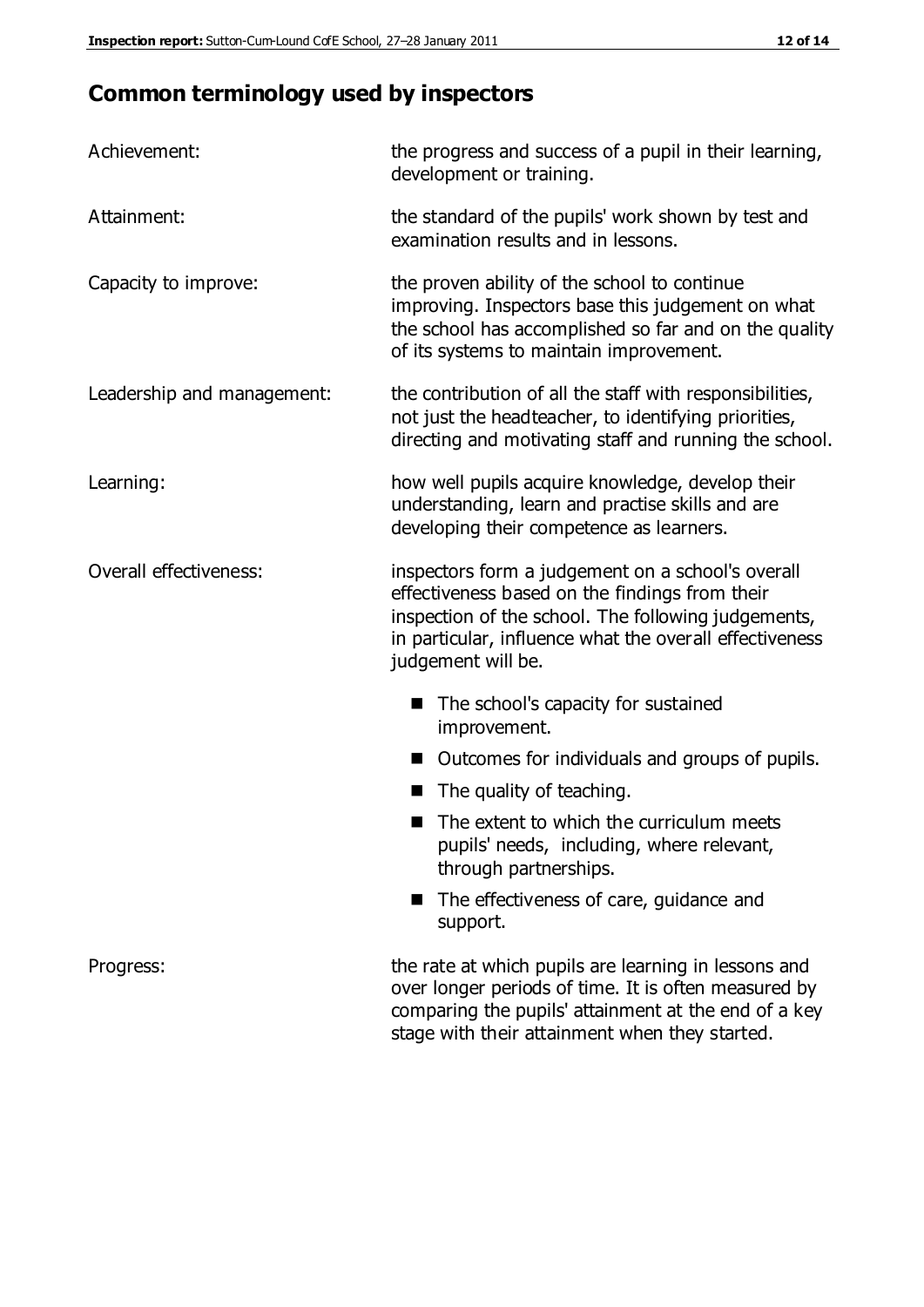## **This letter is provided for the school, parents and carers to share with their children. It describes Ofsted's main findings from the inspection of their school.**

31 January 2011

#### Dear Pupils

#### **Inspection of Sutton-Cum-Lound CofE School, Retford, DN22 8PP**

Thank you very much for the warm welcome you gave us when we visited your school recently. We really enjoyed meeting all of you, and seeing you work and play. We learned a great deal about your school and this letter is to tell you what we found. Your school is providing you with a satisfactory education. There are things that are good and others that could be better.

These are some of the good things: you all behave well and are very polite to visitors and to each other. You are kind and thoughtful and do lots to help each other in school and in the local community. We are sure your parents and carers are very proud of you. You have a good understanding of the importance of leading a healthy lifestyle, and we are glad you all feel safe in school. The gardening club is a great idea as it helps you to eat more healthily. The adults in school take good care of you, and this means you are all confident that they will help you if you are worried about anything. Those of you in Class 1 learn lots of interesting things and make good progress. I am really sorry that I am not able to attend your Chinese meal and thank you for your kind invitation to attend this.

Although your progress in Class 1 is good it slows a little in Classes 2 and 3. We think your progress is better in reading, than in writing and mathematics. We have asked the school's leaders to make sure teachers use information carefully about what you know already, so you are all given the right activities to ensure you all learn as fast as you can. We have also asked leaders to check regularly that this is happening. Finally, although you know lots about the local community, you do not have enough opportunities to learn about different cultures in the United Kingdom and in the wider world.

Thank you again for your help with the inspection. You can also help your teachers by asking them to give you time to reply to their useful marking comments.

Yours sincerely

Lois Furness Lead inspector